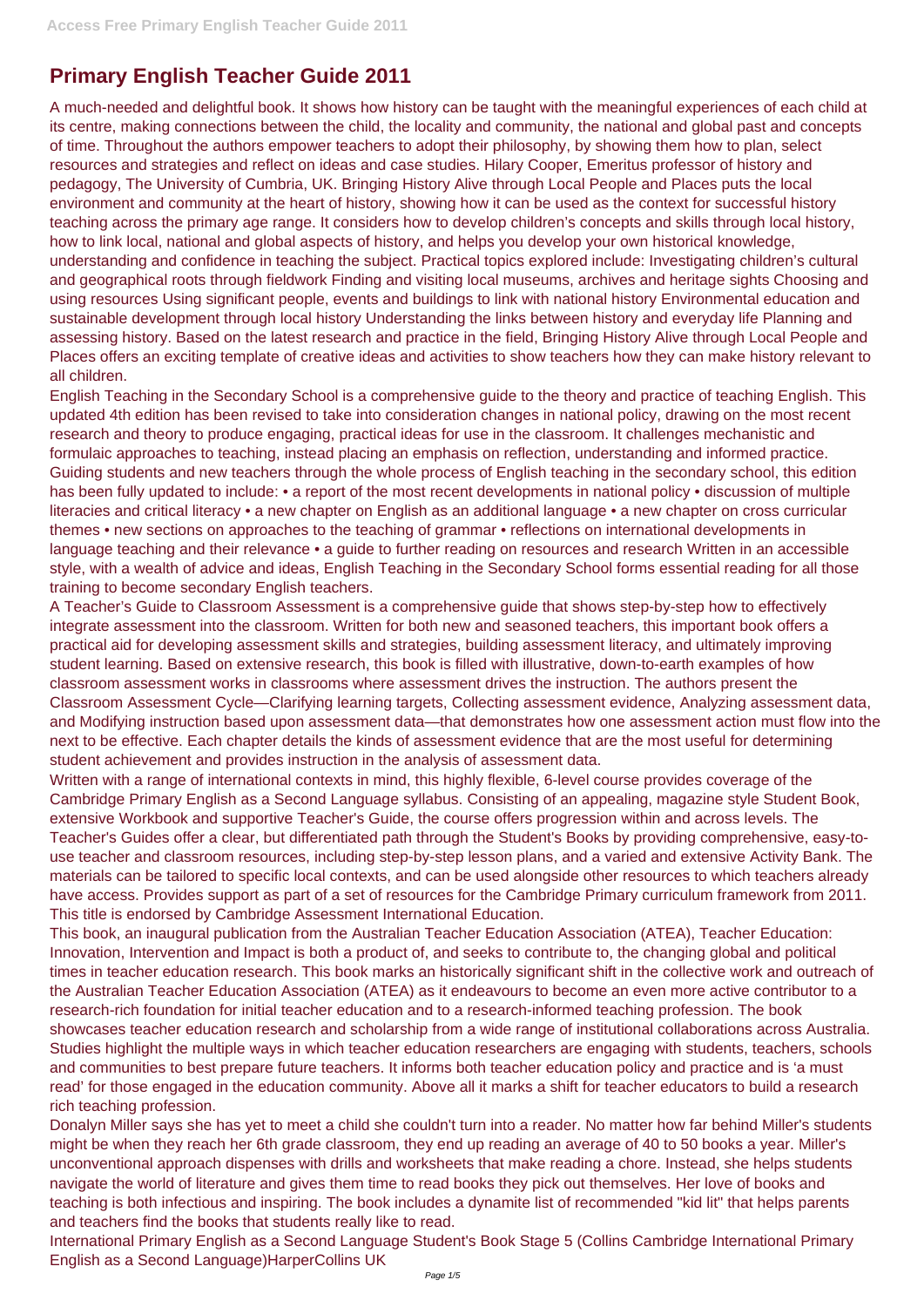The volume unites research and practice on integrating language learning, teaching and assessment at preschool and early school age. It includes chapters written by experts in the field who have studied some of the very youngest (preprimary) children through to those up to the age of 12, in a variety of private and state contexts across Europe. The collection makes a much-needed contribution to the subject of appropriate assessment for children with the focus of many chapters being classroom-based assessment, particularly formative assessment, or the case for developing assessment skills in relation to even the youngest children. As a whole, the book provides useful case study insights for policymakers, teacher educators, researchers and postgraduate students with interest in or responsibility for how children are assessed in their language learning. It also provides practical ideas for practitioners who wish to implement greater integration of assessment and learning in their own contexts.

History, Geography and Civics Education provides an in-depth and engaging introduction to teaching and learning socioenvironmental education from F-6 in Australia and New Zealand. It explores the centrality of socio-environmental issues to all aspects of life and education and makes explicit links between pedagogical theories and classroom activities. Part 1 introduces readers to teaching and learning history, geography and environmental studies, and civics and citizenship, as well as issues in intercultural and global education. Part 2 explores the use of media and sources, values and attitudes, assessment and creative teaching. Each chapter provides links to the Australian Curriculum, including cross-curriculum priorities: sustainability, Aboriginal and Torres Strait Islander education, and Asia and Australia's engagement with Asia. History, Geography and Civics Education encourages the reader to consider their own beliefs, values and attitudes in relation to their teaching and includes provocations and reflective questions to foster discussion and engagement. Teaching Primary English is a comprehensive, evidence-informed introduction designed to support and inspire teaching and learning in the primary school. Written in a clear and accessible way, it draws on the very latest research and theory to describe and exemplify a full and rich English curriculum. It offers those on teacher training courses, as well as qualified teachers who are looking to develop their practice, subject knowledge and guidance for effective, enjoyable classroom practice. Advice and ideas are supported by explicit examples of good teaching linked to video clips filmed in real schools, reflective activities, observational tasks and online resources. Each chapter includes suggestions for great children's literature, considers assessment throughout and offers support planning for diversity and special educational needs. Key topics covered include: spoken language for teaching and learning storytelling, drama and role play reading for pleasure early reading, including phonics poetry writing composition spelling and handwriting grammar and punctuation responding to and assessing writing multimodal, multimedia and digital texts. With a focus on connecting all modes of English, the global and the local, and home and school experience, this detailed, uplifting book will support you in developing a curious, critical approach to teaching and learning English. Additional content can be found on the fantastic supporting website. Features include: video clips from within the classroom to demonstrate English teaching techniques audio resources, including an interactive quiz, to check understanding and provide real-life examples and case studies downloadable resources to support teaching and incorporate into lesson plans.

Through stories from kindergarten to sixth grade classrooms where students and teachers have attempted to put a critical edge on their teaching, this book shows critical literacy in action across the curriculum. Readers see students and teachers together using critical literacy discourse to frame conversations in ways that engage students in examining the meaning of the texts they read and acting on local and global social issues that emerge. Drawing on multiple perspectives such as cross-curricular explorations, multimedia, and child-centered inquiry pedagogies, the text features a theoretical toolkit; demonstrations from across the content areas including art, music, and media literacy; integration of technology; and attention to how critical literacy can inform decisions about standards and assessment. Annotated booklists, examples of students' work, Reflection Questions, Try This (practical classroom strategies), and Resource Boxes can be used to encourage and support engaging in critical literacy work in different areas of the curriculum. This book serves as a comprehensive reference resource for current and prospective English language teachers, students of TESOL, academics, and other professionals working within the field of Teaching English as a Second or Other Language (TESOL). As an essential single-volume resource, TESOL: A Guide explores TESOL in three dimensions: as a profession, as a field of study, and as an international association. In doing so, it offers a thorough summary of themes and issue relevant to TESOL's multiple dimensions, including a practical overview of the TESOL profession and a compendium of current TESOL research topics and methodologies. In commemoration of the 50th anniversary of TESOL International Association, a key section of the book highlights the development of this association and features the reflections of several previous TESOL International Association presidents. Readers will also appreciate the extensive glossary and appendix of TESOL resources, both of which are designed to comprise a valuable and manageable guide for newcomers to the field, as well as for developing practitioners and researchers. The second edition of The SAGE Handbook of Special Education provides a comprehensive overview of special education, offering a wide range of views on key issues from all over the world. The contributors bring together up-to-date theory, research and innovations in practice, with an emphasis on future directions for the role of special education in a global context of inclusion. This brand new edition features: " New chapters on families, interagency collaboration and issues of lifelong learning " The UN Convention on the Rights of Persons with Disabilities " Policy reform proposals " Equity and social justice in education " The impact of new thinking on assessment " Issues and developments in classification " The preparation and qualifications that teachers need The Handbook's breadth, clarity and academic rigour will make it essential reading for researchers and postgraduate students, and also for practitioners, teachers, school managers and administrators. Mastering Primary English introduces the primary English curriculum and helps trainees and teachers learn how to plan and teach inspiring lessons that make English learning irresistible. Topics covered include: · Current developments in Page 2/5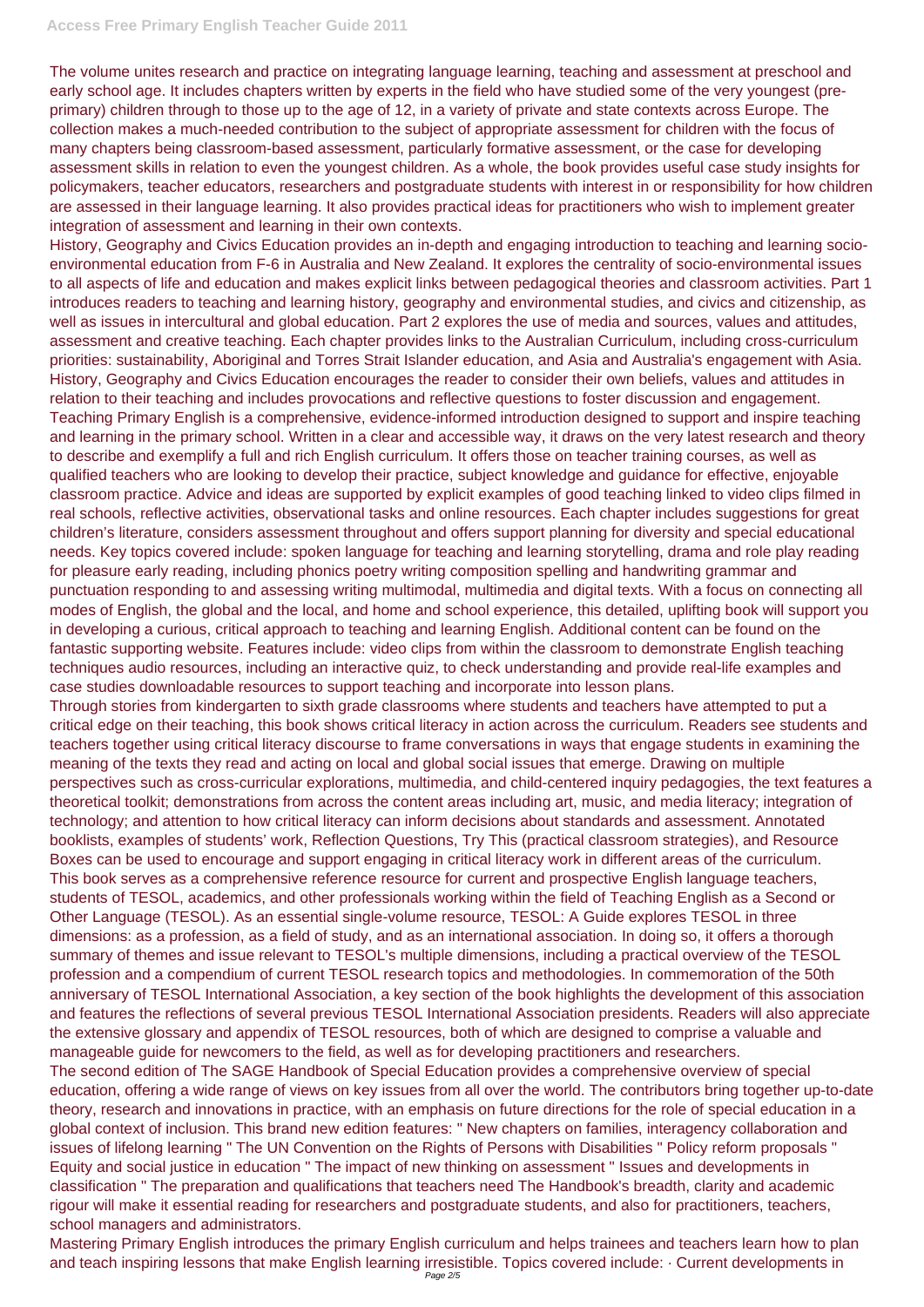## **Access Free Primary English Teacher Guide 2011**

English · English as an irresistible activity · English as a practical activity · Skills to develop in English · Promoting curiosity · Assessing children in English · Practical issues This guide includes examples of children's work, case studies, readings to reflect upon and reflective questions that all help to exemplify what is considered to be best and most innovative practice. The book draws on the experience of two leading professionals in primary English, Wendy Jolliffe and David Waugh, to provide the essential guide to teaching English for all trainee and qualified primary teachers. Written with a range of international contexts in mind, this highly flexible, 6-level course provides coverage of the Cambridge Primary English as a Second Language syllabus. Consisting of an appealing, magazine style Student Book, extensive Workbook and supportive Teacher's Guide, the course offers progression within and across levels. The Workbooks link closely to the Student Books, providing additional activities related to the key topics presented in the Students Books. Learners are able to practise the four skills – Reading, Writing, Speaking and Listening – and build their confidence and understanding of the key vocabulary and language structures covered in the syllabus. 'Thinking Deeper' tasks and projects challenge learners to stretch themselves by spending longer thinking about a topic and investigating it further. The workbooks should be used together with the Student Books, to provide full syllabus coverage and give learners the opportunity to reinforce and consolidate their learning, while developing fluency and accuracy. Provides support as part of a set of resources for the Cambridge Primary curriculum framework from 2011. This title is endorsed by Cambridge Assessment International Education.

Provides an analysis of teaching strategies and methodology for teaching children. The book includes practical suggestions and offers teachers advice on improving their own language skills.

Collins International Primary English offers full coverage of the Cambridge Primary English curriculum framework (0058) from 2020 within a six-level, multi-component course, which has been carefully developed to meet the needs of teachers and students in the international market.

First published in 2002. Routledge is an imprint of Taylor & Francis, an informa company.

Aimed at student teachers, educators and practitioners, Teaching English Language to Young Learners outlines and explains the crucial issues, themes and scenarios relating to this area of teaching. Each chapter by a leading international scholar offers a thorough introduction to a central theme of English as a foreign language (EFL) with preteens, with clear presentation of the theoretical background and detailed references for further reading, providing access to the most recent scholarship. Exploring the essential issues critically and in-depth, including the disadvantages as well as advantages of Teaching English as a Foreign Language (TEFL) with young learners, topics include: - task-based learning in the primary school; - storytelling; - drama; technology; - vocabulary development; - intercultural understanding; - Content and Language Integrated Learning (CLIL) scenarios; - assessment. Innovative and rapidly emerging topics are covered, such as immersion teaching, picturebooks in the EFL classroom and English with pre-primary children.

Problem-solving techniques for all aspects of the English teacher's job This unique time-saving book is packed with tested techniques and materials to assist new and experienced English teachers with virtually every phase of their job from lesson planning to effective discipline techniques. The book includes 175 easy-to-understand strategies, lessons, checklists, and forms for effective classroom management and over 50 reproducible samples teachers can adopt immediately for planning, evaluation, or assignments. It is filled with creative and functional ideas for reading response activities, writing assignments, group and individual projects, and speeches. Offers instructions for creating and implementing an effective classroom-wide behavior management program Shows how to practice the art of teaching English effectively and reduce time on labor intensive tasks Reveals how to work effectively with parents, colleagues, substitute teachers, administrators, and community resources The second edition includes coverage of technology in the classroom, advice for working with reluctant readers, a wealth of sample teaching units and more.

The Routledge Handbook of Teaching English to Young Learners celebrates the 'coming of age' for the field of research in primary-level English Language Teaching. With 32 chapters written by international scholars from a wide geographical area including East Africa, Mexico, the South Pacific, Japan, France, the USA and the UK, this volume draws on areas such as second language acquisition, discourse analysis, pedagogy and technology to provide: An overview of the current state of the field, identifying key areas of TEYL. Chapters on a broad range of subjects from methodology to teaching in difficult circumstances and from Content and Language Integrated Learning (CLIL) to gaming. Suggestions of ways forward, with the aim of shaping the future research agenda of TEYL in multiple international contexts. Background research and practical advice for students, teachers and researchers. With extensive guidance on further reading throughout, The Routledge Handbook of Teaching English to Young Learners is essential reading for those studying and researching in this area.

An important contribution to the emerging body of research-based knowledge about English grammar, this volume presents empirical studies along with syntheses and overviews of previous and ongoing work on the teaching and learning of grammar for learners of English as a second/foreign language. It explores a variety of approaches, including form-focused instruction, content and language integration, corpusbased lexicogrammatical approaches, and social perspectives on grammar instruction. Nine chapter authors are Priority Research Grant or Doctoral Dissertation Grant awardees from The International Research Foundation for English Language Education (TIRF), and four overview chapters are written by well-known experts in English language education. Each research chapter addresses issues that motivated the research, the context of the research, data collection and analysis, findings and discussion, and implications for practice, policy, and future research. The TIRF-sponsored research was made possible by a generous gift from Betty Azar. This book honors her contributions to the field and recognizes her generosity in collaborating with TIRF to support research on English grammar. Teaching and Learning English Grammar is the second volume in the Global Research on Teaching and Learning English Series, co-published by Routledge and TIRF. Written with a range of international contexts in mind, this highly flexible, six-level course provides coverage of the Cambridge Primary English as a Second Language curriculum framework. Comprising an appealing, magazine style Student Book, extensive Workbook and supportive Teacher Guide, the course offers progression within and across levels. What is meant by outstanding teaching? What makes the best teachers stand out from the rest? How can I develop my own practice to become an outstanding teacher myself? Whether you are training to become a primary school teacher or you are newly qualified and striving to improve your practice, this fully updated second edition of Becoming an Outstanding Primary School Teacher will support, inform and inspire you on your quest for excellence. Throughout, Russell Grigg draws on theory, research and case studies of real classroom practice to discuss what it takes to become an outstanding primary teacher today. This bestselling guide has been comprehensively revised to reflect the latest changes to the curriculum, including the National Curriculum in England for 2014 and Scotland's Building Curriculum for Excellence. It has also widened its scope to appeal to trainee and serving teachers, reflecting the new Teachers' Standards. Key topics include: defining Page 3/5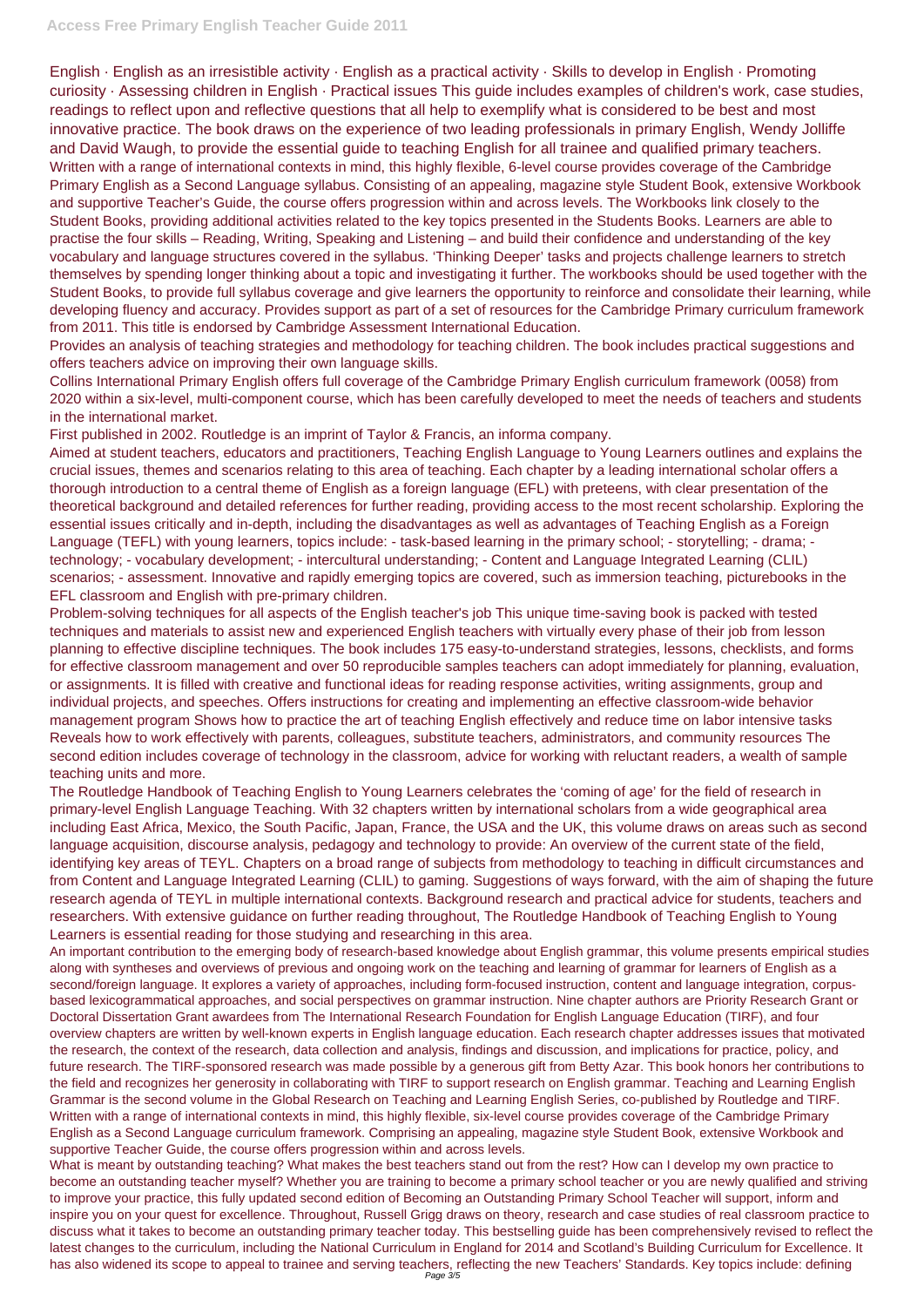## **Access Free Primary English Teacher Guide 2011**

and measuring outstanding teaching; understanding the theory, nature and scope of the curriculum; developing thinking skills in the classroom; understanding and meeting individual learning needs; using ICT to improve pedagogy; behaviour management; monitoring, assessment, recording and reporting. Becoming an Outstanding Primary Teacher will appeal to undergraduate and postgraduate students, including those on school-based programmes such as Teach First, as well as more experienced teachers seeking inspiration. 'An essential read for trainee and newly qualified teachers covering all key areas of the primary curriculum. There is a real sense of experienced and enthusiastic practitioners writing about "what makes good" and why, with lots of clear practical examples of how to put ideas into practice.' - Jackie Keith, Deputy Head and Programme Leader for School Direct, London East Teacher Training Alliance To be a successful teacher in primary schools you need to have an informed understanding of a wide range of subjects. This book provides clear guidance of good practice teaching different subjects in primary education, informed by current curriculum directions, and full of practical advice for the classroom. Key features: Clear links to the 2014 National Curriculum in England 'In the classroom' examples from schools demonstrate intelligent and engaging ways to teach different subjects Reflective questions challenge you to critically engage with what you have read and apply it to your own teaching This is essential reading for students on primary initial teacher education courses, including university-based (PGCE, BA QTS, BEd), school-based (SCITT, School Direct) and employment-based routes into teaching. This newly updated, user friendly Primary English Encyclopedia addresses all aspects of the primary English curriculum and is an invaluable reference for all training and practising teachers. Now in its fifth edition, entries have been revised to take account of new research and thinking. The approach is supportive of the reflective practitioner in meeting National Curriculum requirements in England and developing sound subject knowledge and good classroom practice. While the book is scholarly, the author writes in a conversational style and includes reproductions of covers of recommended children's books and examples of children's writing and drawing to add interest. The encyclopedia includes: over 600 entries , many expanded and entirely new for this edition, including entries on apps, blogging and computing; short definitions of key concepts; input on the initial teaching of reading including the teaching of phonics and the other cue-systems; extended entries on major topics such as speaking and listening, reading, writing, drama, poetry, non-fiction, bilingualism and children's literature; information on new literacies and new kinds of texts for children; discussion of current issues and input on the history of English teaching in the primary years; extended entries on gender and literacy; important references for each topic, advice on further reading and accounts of recent research findings; and a Who's Who of Primary English and lists of essential texts, updated for this new edition. This encyclopedia will be ideal for student teachers on BA and PGCE courses preparing for work in primary schools and primary school teachers. Anyone concerned with bringing about the informed and imaginative teaching of primary school English will find this book helpful and interesting. Cambridge Primary English is a flexible, endorsed course written specifically to support Cambridge International Examinations' curriculum framework (Stages 1-6). The resources are aimed at first language English learners, encouraging them to actively explore, use and apply their core listening, speaking, reading and writing skills through individual, pair and group work. Engaging activities provide opportunities for differentiated learning and promote creativity and critical thinking. Lively international fiction, non-fiction and poetry texts are the basis for teaching reading and writing skills, including comprehension, grammar, punctuation, phonics, spelling and handwriting. Learners also practise their spoken English to build vocabulary and confidence through class and group discussion. Each stage contains three core components (Learner's Book, Activity Book, and Teacher's Resource Book with accompanying CD-ROM) which are fully integrated and offer a complete solution to teaching Cambridge Primary English. Also available are Phonics Workbooks A and B, providing an essential foundation in phonics skills.

qualified teachers who are looking to develop their practice, subject knowledge and guidance for effective, enjoyable classroom practice. Advice and ideas are supported by explicit examples of good teaching linked to video clips filmed in real schools, reflective activities, observational tasks and online resources. Each chapter includes suggestions for great children's literature, considers assessment throughout and offers support planning for diversity and special educational needs. Key topics covered include: spoken language for teaching and learning storytelling, drama and role play reading for pleasure early reading, including phonics poetry writing composition spelling and handwriting grammar and punctuation responding to and assessing writing multimodal, multimedia and digital texts. With a focus on connecting all modes of English, the global and the local, and home and school experience, this detailed, uplifting book will support you in developing a curious, critical approach to teaching and learning English. Additional content can be found on the fantastic supporting website. Features include: video clips from within the classroom to demonstrate English teaching techniques audio resources, including an interactive quiz, to check understanding and provide real-life examples and case studies downloadable resources to support teaching and incorporate into lesson plans. Educational Psychology for Learning and Teaching introduces key theories of development and learning to help you understand how learners learn, and how educators can be more effective in their teaching practice. Featuring current research on the various dimensions of learning and teaching alongside traditional theories, it provides a clear framework

This book investigates the three pivotal points of text for foreign language acquisition: reception, construction and deconstruction. In Part One, the focus is on various aspects of text reception, such as developing literacy, text interest, and perceptions of the academic register or the assessment of spoken language in educational contexts. Part Two deals with various aspects of composing text, such as author identity, lexical constructs or collaborative web-based writing. Lastly, Part Three presents the various segmental items that constitute text, like lexical clustering, L1/L2 relationship, classroom talk as text, etc. The division corresponds with what can be viewed as a logical sequence of textrelated processes reflected in formal learning and teaching environments.

Primary and Intermediate Language Lessons by Emma Serl are quickly becoming a mainstay in home education and in classical instruction, but one thing has been missing, until now?a modern guide for the teacher who wants to get the most out of these classic texts for today?s students. These guides contain all the original questions and exercises from the textbooks, along with suggested answers. Having been written from the ground up by a team of dedicated teachers, these guides are designed for use in today?s classrooms and in homeschool teaching. They include new optional ?Extended Activities? that reinforce and enhance the original study sections, along with worksheets made for copying and handout for use by students.

Teacher research is recognized, in ELT and education more generally, as a powerful transformative strategy for teacher development and school improvement. This volume provides original insights into this issue by focusing on the processes involved in becoming and being a teacher researcher.

Teaching Primary English is a comprehensive, evidence-informed introduction designed to support and inspire teaching and learning in the primary school. Written in a clear and accessible way, it draws on the very latest research and theory to describe and exemplify a full and rich English curriculum. It offers those on teacher training courses, as well as